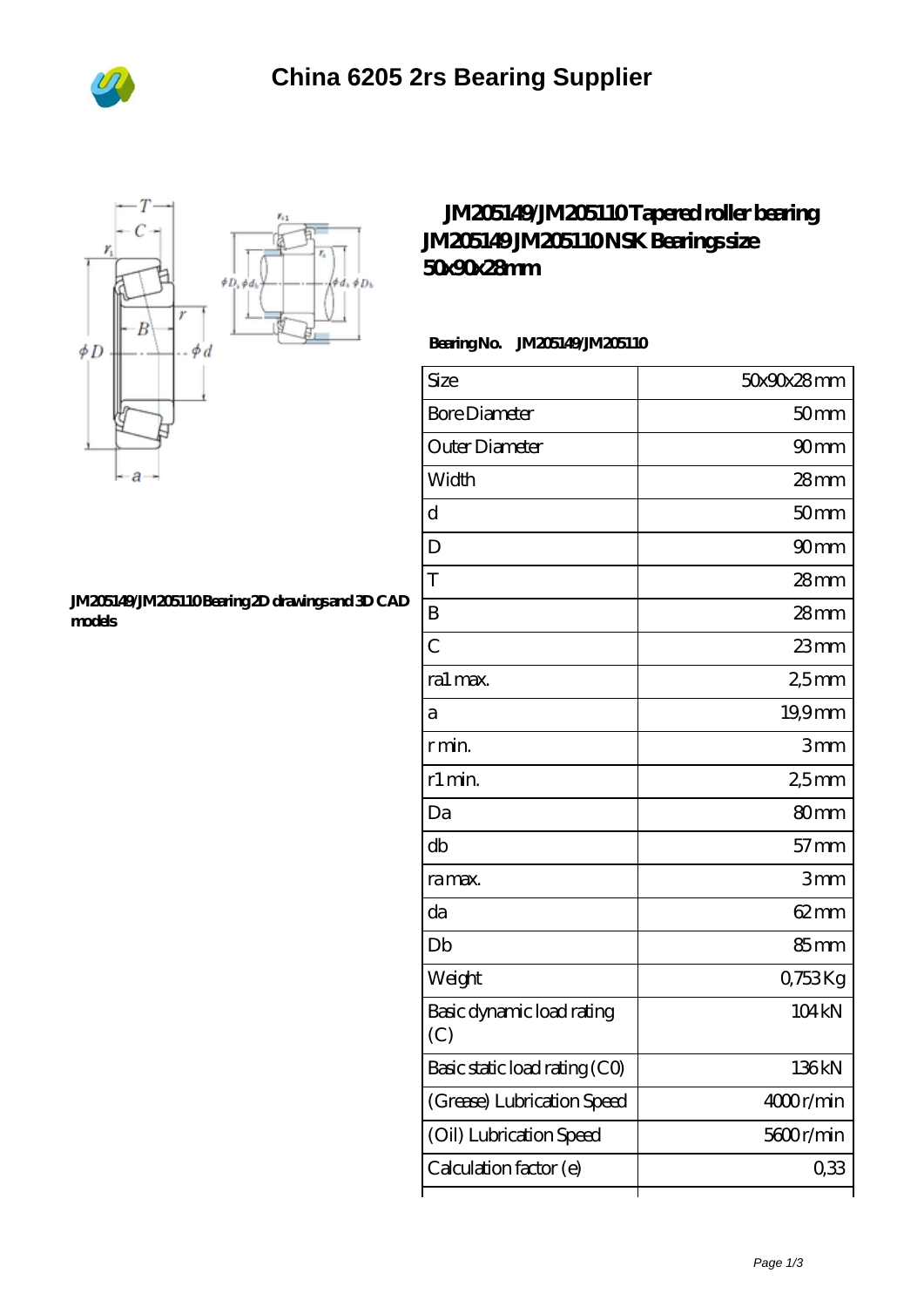

| Calculation factor (YO) | $\mathbf{1}$        |
|-------------------------|---------------------|
| LangID                  | 1                   |
| ALP23                   | $\overline{O}$      |
| outer r                 | 25                  |
| ALP22                   | 44                  |
| $D_{-}$                 | 90                  |
| ALP21                   | 24                  |
| SHOG_yobi               | JM205149R/JM205110R |
| RAr                     | 196091              |
| inner r                 | 3                   |
| GRS rpm                 | 4000                |
| $D_b$                   | 85                  |
| $D_a$                   | 80                  |
| DE                      | 79.582              |
| <b>SLR</b>              | 21.3                |
| Prod_Type3              | TRBSR_ID_A          |
| BETA_                   | 1                   |
| ALPHA                   | 12367               |
| SDM                     | 69.39               |
| DA1                     | 10836               |
| DA <sub>2</sub>         | 9.663               |
| hidYobi                 | JM205149/JM205110   |
| Y1                      | 1.8                 |
| B                       | 28                  |
| Oil rpm                 | 5600                |
| hidTable                | ecat_NSTPRI         |
| Y <sub>O</sub>          | 1                   |
| inner ra                | 3                   |
| outer rb                | 25                  |
| CO                      | 136                 |
| <b>CUP</b>              | 0.246               |
| е                       | 033                 |
|                         |                     |